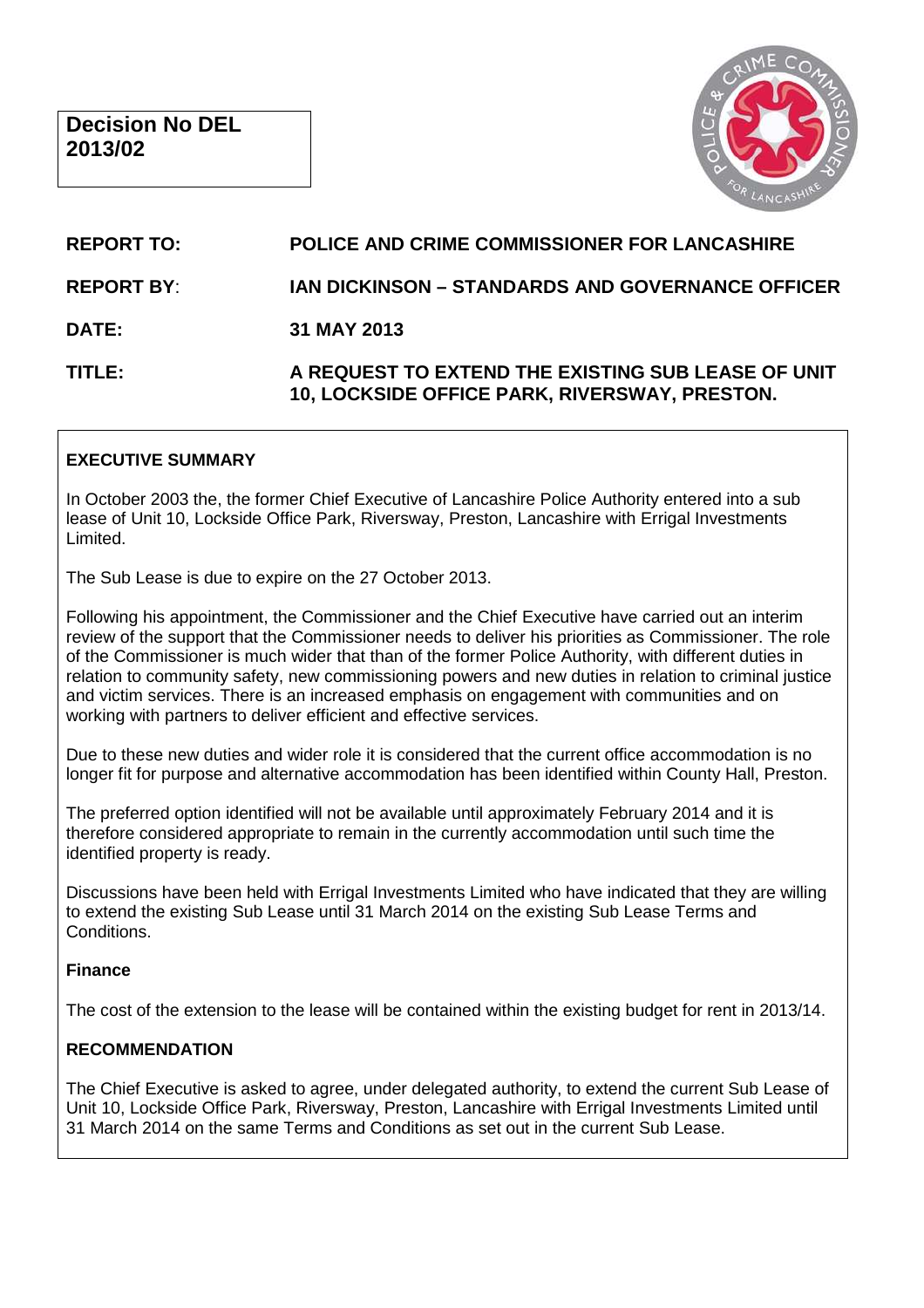## **Decision taken by the Police and Crime Commissioner for Lancashire:**

| Original decision, as set out in the attached   YES<br>report, approved without amendment<br>(please delete as appropriate) | <b>NO</b> |
|-----------------------------------------------------------------------------------------------------------------------------|-----------|
|                                                                                                                             |           |

**Original decision required to be amended and decision as detailed below:**

**The reasons for the amended decision are as detailed below:**

**Police and Crime Commissioner: Comments** 

## **Declarations of Interest**

The PCC is asked to consider any personal / prejudicial interests he may have to disclose in relation to the matter under consideration in accordance with the law, the Nolan Principles and the Code of Conduct.

### STATEMENT OF COMPLIANCE

The recommendations are made further to legal advice from the Monitoring Officer and the Section 151 Officer has confirmed that they do not incur unlawful expenditure. They are also compliant with equality legislation.

| Signed:                              | Signed:               |
|--------------------------------------|-----------------------|
| <b>Police and Crime Commissioner</b> | <b>Chief Officer:</b> |
| Date:                                | Date:                 |